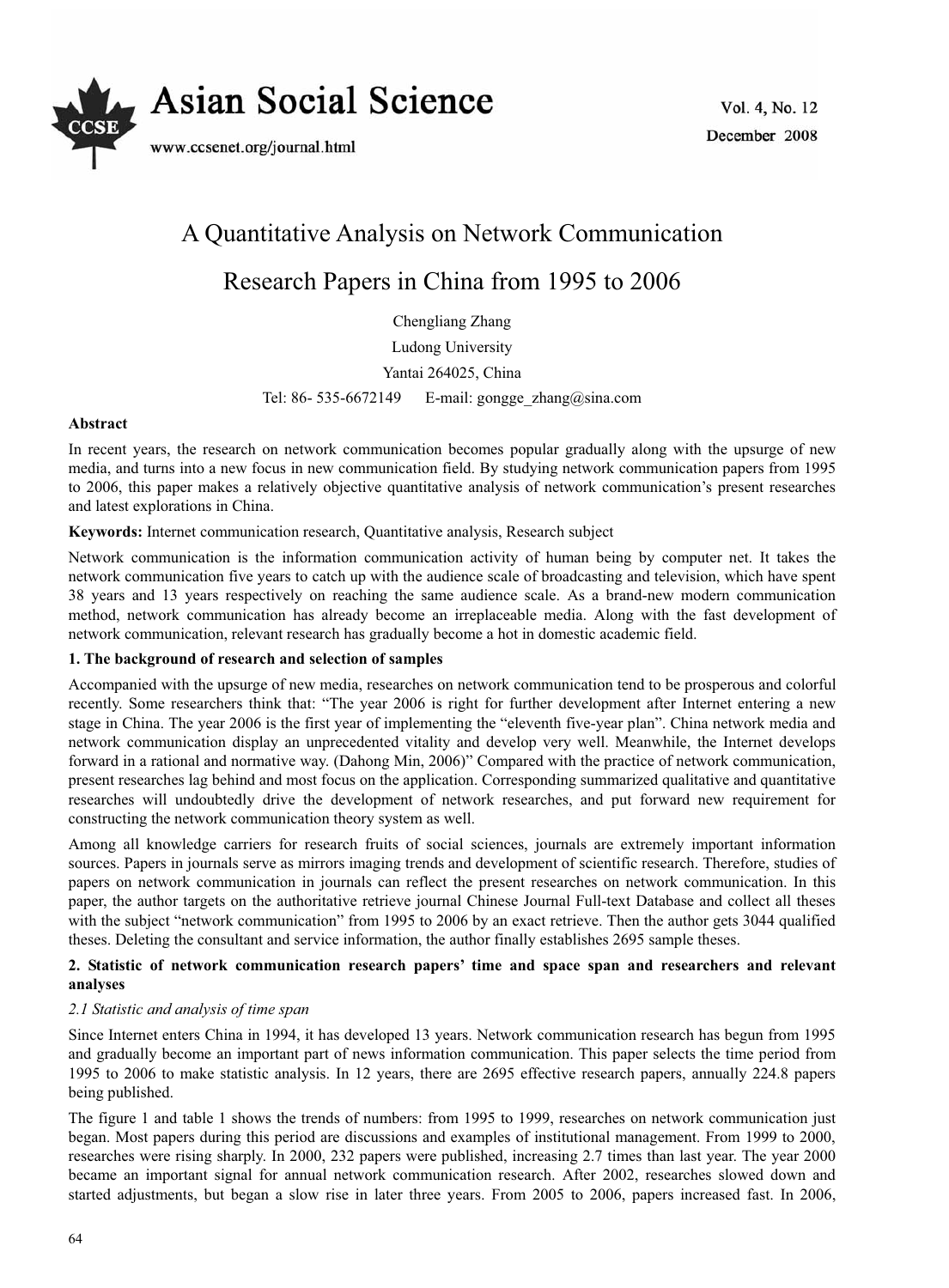network communication research became a most active field in China news communication studies. In this year, 536 network communication papers were published, being 2.39 times of the annual average, which was the top during these years. Based on the time periods of researches, some scholars divide the network communication from 1996 to 2006 in China into three stages: the starting stage (1996-1999), the upsurge stage (2000-2002), and the deep development stage (2004-2005) (Li Zhao, 2006). The division of the three stages is basically in accord with the numbers of papers on network communication research.

Based on the three stages, in 2006 network communication research papers flourish again and enter an active stage after the deep development. In the research method aspect, the network communication research in 2006 is still mainly qualitative studies. And more quantitative studies appear comparing with former periods. Because of the global nature of network communication, researchers mostly adopt a "comparison" perspective to study network communication (Lidan Chen & Yuhui Fu, 2007).

The publication trends of network communication research papers prove that the development of network, as a new thing, follows Rogers' S shape innovative spreading of new thing (the new thing develops slowly at the spreading stage, then grows faster and faster, and finally enters the stable development stage), and the development law of new science from slowness to rapidness, from bottom to top, from face to depth (Xi Yao & Mingliang Li, 2005).

The publication of China network communication research papers is in accord with the background of times. China Internet Network Information Centre (CNNIC) issued the Statistic Report for China Internet Network Development in 1997 for the first time. At that time, China Internet had 620 ,000 users. In late 2000, the number reached 22.5 million (Wenbo Kuang, 2001). According to the statistic data of Internet users, the rise of users directly drives the development of network communication research, which proves too much attention on practices in the research. Scholars unconsciously follow the exterior needs of Internet development. However, due to lacking of independent theoretical studies, there is a gap between practices and rationalities in network communication research. Rationality comes from long-term practices. It results from accumulation and inspiration of experiences and facts (Jianming Liu, 2006). The development speed and scale of Internet frustrate the network communication researchers. And catching-up researches can not serve as accumulations for rationality. Therefore, in a scientific sense, present network communication research is far from maturity.

## *2.2 Statistic and analysis of Journals that publish relevant research parpers*

After getting necessary data resources, the author summarizes the spatial distribution of network communication research papers published in Chinese Journal Full-text Database from 1995 to 2006 according to types of journals, hoping to analyze the journal resources of network communication research, understanding the features of these journals, and identifying the statistic problems in network communication research.

Data in table 2 shows that journals of colleges and universities serve as the main stage for network communication research papers. 429 journals of colleges and universities account for 43.95% of total journals that publish network communication research papers. Although journals of colleges and universities and relevant papers distribute separately, only 1.69 papers per journal in average, the number of total papers reaches 727, accounting for 26.98% of total relevant papers, holding a leading position. In contrast to other specialty journals, journals of colleges and universities are mostly about integrated social sciences. They offer an academic platform for different specialties, which benefits the network communication research as well. Journals of colleges and universities publish the largest number of relevant papers, which indicates that the network communication research is chiefly performed by colleges and universities. And the researchers in colleges and universities are mainly teachers and members in communication departments, libraries, and journals. The dispersion of network communication researchers is quite evident.

News communication journals are also an important stage for publishing network communication research papers. Although only 32 journals are involved, accounting for 3.28% of total relevant journals, they publish 613 relevant papers, accounting for 22.75% of total relevant papers (see figure 2 and 3). Especially, the average reaches 19.16 papers per journal.

Along with the electric development of books and archives management, journals of library, archive, and information becomes a place for publishing network communication papers. In this field, 45 journals publish 339 cross-subject papers totally. It means the network communication research has been implemented widely in different fields.

Because network communication has close connection with broadcasting, television, and publication, this kind of journals also serve as an important stage for publishing network communication papers. Relevant papers published by these journals account for 9.09% of the total relevant papers.

As network communication research develops prosperously today, many network information technology journals come into being, serving as an irreplaceable power in network communication research. Data shows that there are totally 231 network communication papers published in 68 network information technology journals.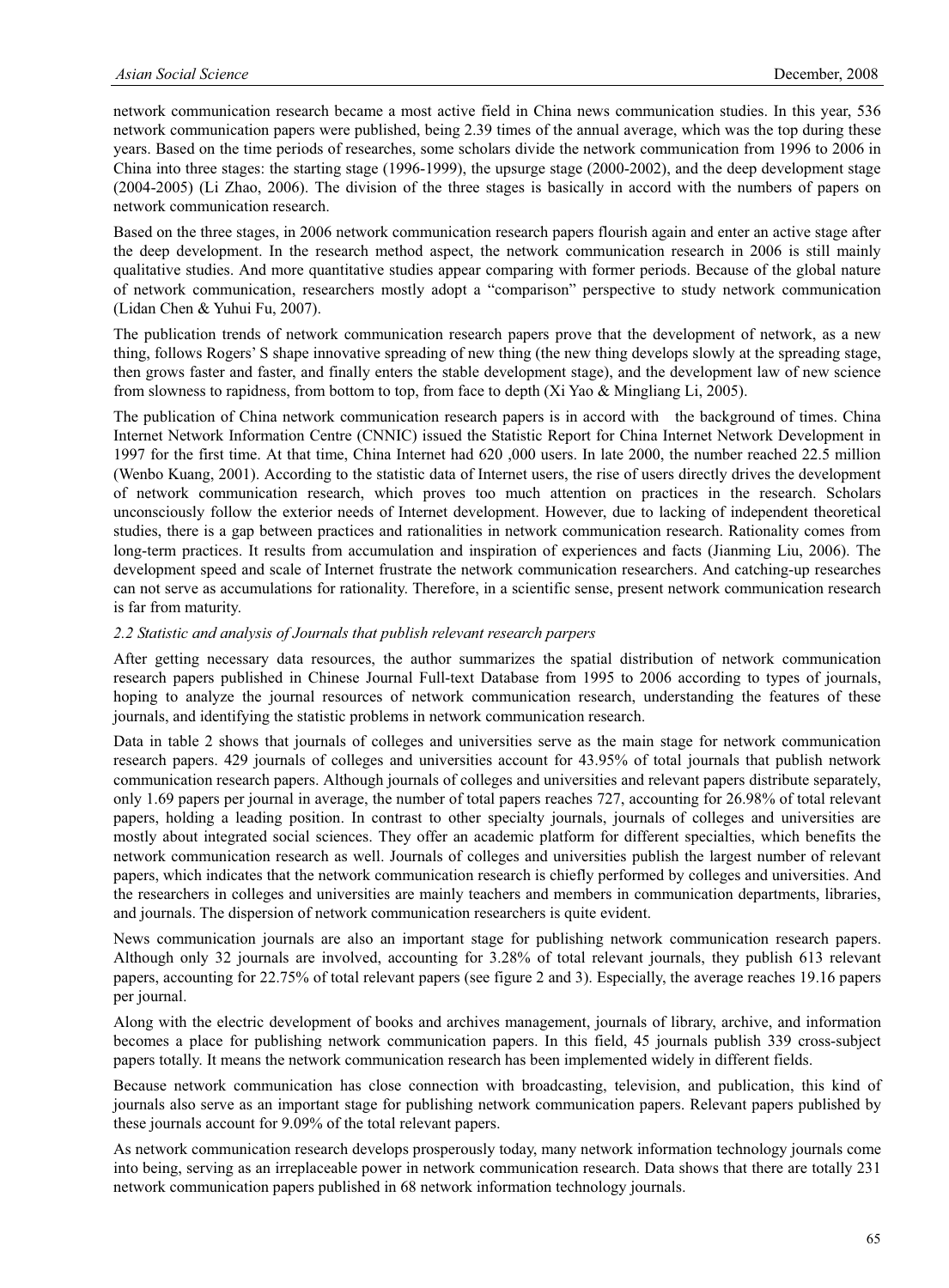Because network communication is a new comprehensive frontier science, lots of research papers are separately published in other specialty journals, such as sociology, economics, politics, education, science & technology, and culture. Science & technology education is an important place for practice of network communication research. Journals in this field totally publish 179 relevant papers, accounting for 6.64% of the total. Sociology and economics have begun to notice the development of network communication in recent years. 2.24% of relevant papers are published in this kind of journals. Besides, 203 journals of law, medicine, and other social sciences publish 220 relevant papers, merely accounting for 8.16% of the total. And the average is only 1.08 papers per journal. It proves that there is certain dispersion for the publication of network communication research papers in journals of social sciences.

By analyzing research samples generally, the author also finds that 976 journals related with network communication research totally publish 2695 relevant papers and the average is 2.79 papers per journal. It indicates that the spatial distribution of China network communication research papers has higher dispersion in recent twelve years. That is derived from the comprehensive and frontier nature of network communication research. Data shows that among those new network communication journals, no core journal can shoulder the responsibility of supporting the academic status of network communication.

## *2.3 Structure of researchers*

The structure of researchers concerns statuses and places where they work (Li Zhao, 2006). Here based on requirements of research, the author collects data of researchers' statuses. By a random selection from 2695 papers, the author takes 500 papers as samples for analyzing the structure of researchers. Data shows that authors of 409 papers are teachers, students, and researchers from colleges and universities, accounting for 81.8% of total authors of 500 samples. It indicates that network communication researchers are mostly from the institution school. 54 authors are from news media field, accounting for 20.8% of the total. Although most authors are from the institution school, it is obvious that under the background of media convergence, to probe into the convergence and interaction of media is a trend. In addition, 37 researchers are from medicine, finance, and other social agencies, accounting for 7.4% of the total. It enhances the dispersion of network communication research and means that the integrated application of network communication comes into being.

The development of any specialty connects closely with excellent experts in the field, and amounts of core authors as well. The so-called "core authors" write more papers and are more influential. Based on statistical data, the author gets the table 3, showing the situation of authors issuing network communication research papers.

According to data of network communication research papers, 2695 papers have 2174 first-authors. The average is 1.24 papers per first-author. 6 first-authors issue more than 10 papers. Dahong Min, the director of the Network and Digital Medial Lab, News and Communication Research Center, China Academic of Social Sciences, issued 21 network communication research papers in journals of news and communication in these years. His papers serve as important references for network communication research. Besides, Lidan Chen, Yu Hu, Wenbo Kuang, Ke Qin, and Xinxin Deng also issue more than 10 network communication research papers. All of them are active scholars in network communication field from colleges and universities. In a sense they are the "core authors" for network communication research.

1883 authors issue only one relevant paper, accounting for 86.61% of the total. The proportion is higher than the classical reference value 60.79% in Lotka's Law (Xi Yao & Mingliang Li, 2005). It indicates that the network communication research has already gained wide attentions from academic field due to the popularity of network communication today.

#### **3. Analyze the research method and research subject**

#### *3.1 Statistical analysis of research method*

Network communication changes traditional mass communication mode. It brings about many new subjects for the research method of communication (Yan Chen & Jinghong Wang, 2003). Most network communication research papers adopt the qualitative research method. The qualitative mode usually proves a theory or fact by citing classical theories, others' opinions, and history materials. In contrast, the new arisen quantitative research method is to measure the objective fact quantitatively and draw practical conclusions by mathematical induction and analysis (Chunwei Liu, 1997). The network communication emphasizes on practicality. It has mutual connections with education, science  $\&$ technology management, library and information. Comparing with other social sciences, it should focus more on quantitative researches. Although numerous papers are about network communication research, most papers are general descriptions or introductions of network communication according to experiences. In these sample papers, only 64 papers are quantitative or semi-quantitative researches based on data analysis, merely accounting for 2.37% of the total samples. It means that the research method of network communication is too simple. Researchers are not good at illustrating their points by data analyses. Surely, it is the nature of social sciences that determines the condition. But it does prove a fact that most researchers are incapable of making best use of data models due to their academic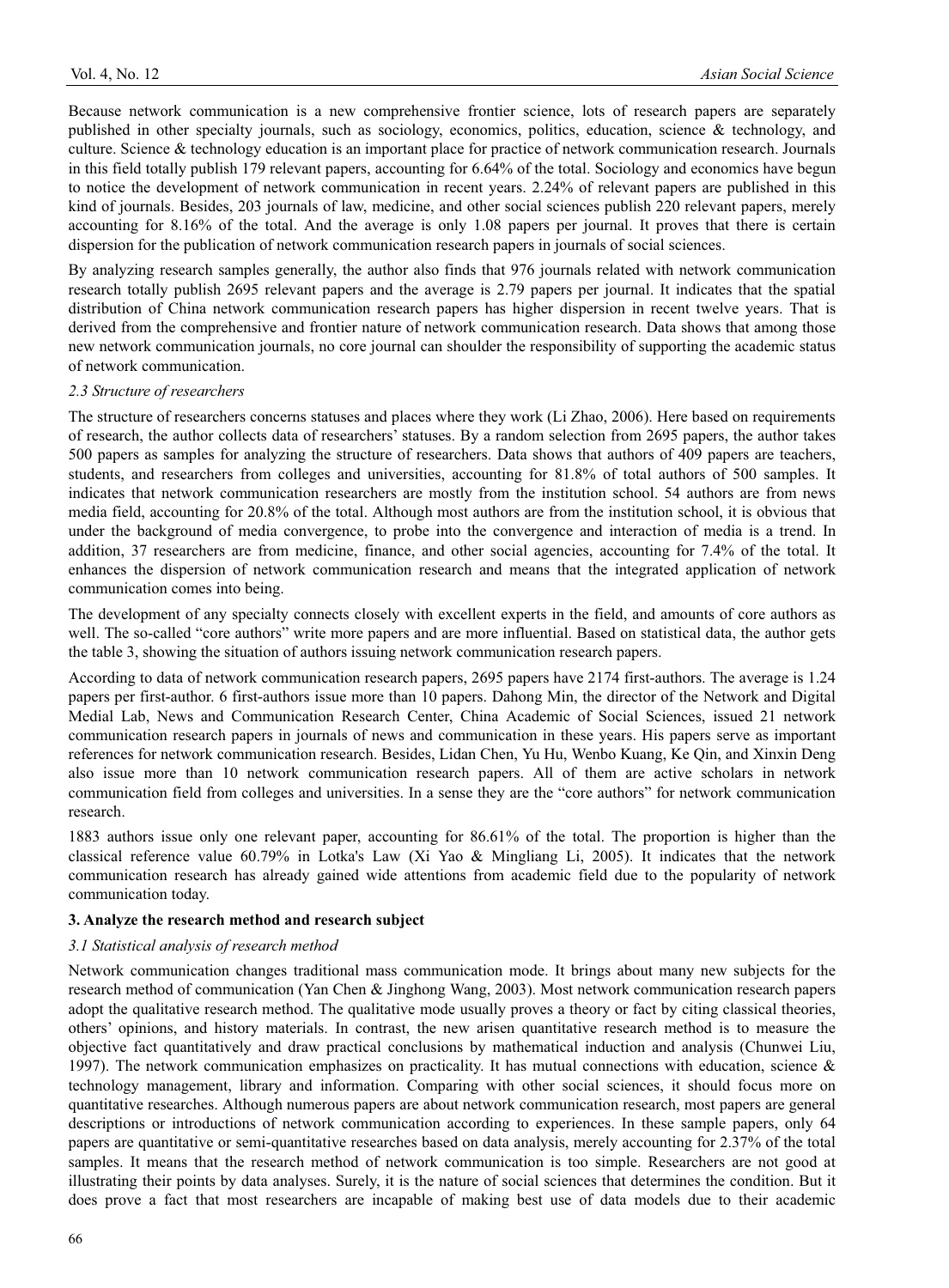background and poor mathematical abilities. The research method is too abstract and lack of preciseness (Xi Yao & Mingliang Li, 2005).

In recent years, the development of network communication research, especially the emergence of interdisciplinary researches in semiotics, information, and information management greatly enriches the scope of network communication research and also makes qualitative and semi-quantitative research possible in network communication, which significantly changes the single research method of network communication research. Since 2003, quantitative and semi-quantitative research papers rises to a great degree. From 2003 to 2006, quantitative research papers account for 42.5% of the total papers published during this period.

In 2006, the concept of Internet micro content arouses attentions of academic field. Some researchers think: any data generated by Internet users can be taken as micro content. These separate and messy data collect together and form the source of network magic power. As a tool appears (such as Google, a representative of its first-generation product), micro content steps in the stage of social development and becomes a leading actor in creating history (Guoming Yu, 2006). The micro content concept offers theoretical support for the data collection of network communication's quantitative research. In a practical aspect, data collection of network communication becomes normal gradually: CNNIC and relevant research institutions issue network data periodically; the Network Data Analysis and relevant works appear in the network informetrics research field. That offers data analysis and support for researchers' quantitative research (Tingxiao Wen, 2005).

## *3.2 Statistical analysis of research subject*

To analyze the research subjects of papers, the author adopts the method used in Li Zhao's Progresses and Shortcomings of China Network Communication Studies in Ten Years (Li Zhao, 2006), classifying the research subjects into nine types: network media, network news workers, network ethics and regulations, network communication education, macro and micro effects, website construction and operation, network audience, network content analysis and others.

The table 4 displays the distribution of research subjects. Network media papers occupy the largest percentage, reaching 23.67%. A specific network media subject includes not only effects of network media on mass communication but also the convergence and competition of media. In 2006, the convergence of traditional media and new media becomes a trend of researching the media development. 36 papers are about this subject. Besides, 20.82% of papers concern network ethics and regulations, which connect closely with some network cases appeared recently. Papers of network news workers, network construction and operation also occupy certain percentages. The occupation ratios exceed 10%.

## **4. Conclusion**

After more than ten years' development, more and more network communication research papers have been published. Lots of scholars with different scientific background and in different industries devote themselves to the research and achieve noticeable progresses. However, many problems appear at the same time. This paper tends to put forward these problems by quantitative research.

(1) The distribution of papers shows a high dispersion and there is not a core orderly academic stage for network communication research. Although lots of authors focus on this field, the widely-accepted "core authors" are not popular yet. And most research papers are based on experiences. Similar to the theoretical research of journalism, few researches are about fundamental theories of network communication. A basic research construction from perspectives of psychology and sociology does not come into being. If take references from the interdisciplinary research fruits and methods of information science, semiotics, hermeneutics, ecology, psychology, and communication, the network communication research will realize an more effective development.

(2) Researchers are short of academic freedom. They emphasize on qualitative research instead of quantitative one. In contrast to the fast development of network communication, researchers show an extremely passiveness. They just explain the network communication, as a new thing, and relevant concepts mechanically. Purposeful researches are very few. Present researches are chiefly about application, neglecting the construction of basic theories. Especially in recent two years, along with the development of case studies, some researchers rush into this field. It is a kind of passive response to news and cases. The research method tends to be simple and micro.

(3) Team research and specialty operation wait for further improvement. Among those network communication research papers, seldom are completed by project teams. Surely, it is caused by the contradiction between network development speed and project application procedures in a sense. Besides, interdisciplinary cooperative researches are few. Although there is interdisciplinary research, it limits to one discipline. Interdisciplinary borders are still there. Independent researches can not form an integrated power in a short period, which affects the quantitative research either.

(4) Researchers think a lot of timeliness but neglect data and accumulation of practical researches. According to the distribution of research subjects, amounts of research papers have been published during the first year when network new thing appears. In 2006, researchers pay attentions to "blogs", "exchangers", and "sharers". Once a hot subject is not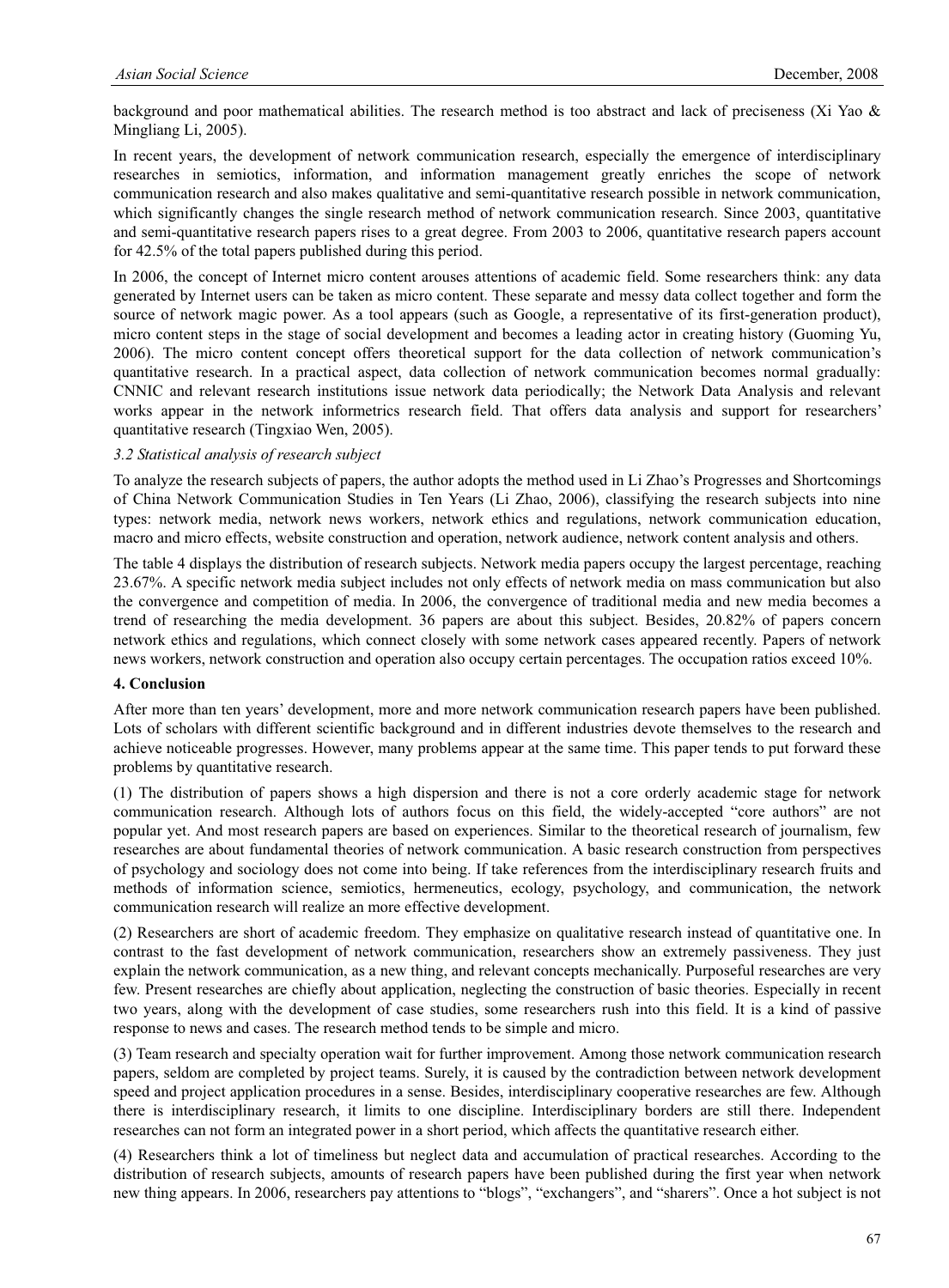popular any longer, relevant research papers decrease sharply. Researchers turn into next interesting research subject immediately. That is caused by not only subjects of journals but also the irrational academic atmosphere. Driven by the network development, researchers just rush into the new subject but no time to research one specific subject deeply. As a result, network communication research tends to be separate and incoherent.

## **References**

Chen, Lidan & Fu, Yuhui. (2007). Prosperous and active network communication research ------ a summarization of 2006 China network communication research. *Contemporary Communications*, No.1.

Chen, Yan & Wang, Jianghong. (2003). Network communication: puzzles and thoughts on research methods. *Contemporary Communications*, No.1.

Kuang, Wenbo. (2001). A quantitative research on network audience. *Journal of International Communication*, No.6.

Liu, Chunwei. (1997). Implementation of quantitative analysis in news. *China Radio & Academic Journal*, No.1.

Liu, Jianming. (2006). The scientific crisis of news theory. *Journal of International Communication*, No.9.

Min, Dahong. (2006). 2006 China Internet develops forward in a rational and order way. *Media*, No.12.

Wen, Tingxiao. (2005). The news breakthrough of network communication and network informetrics ------ a comment on Professor Junping Qiu's *Network Data Analysis*. *Library and Information Service*, No.6.

Yao, Xi & Li, Mingliang. (2005). A quantitative analysis of advertising studies in China mainland. [Online] Available: http://journal.whu.edu.cn/research/read\_research.php?id=295.

Yu, Guoming. (2006). Convergence and exploration of micro contents: technological keys for contents production of network media. *Network Communication*, No.1.

Zhao, Li. (2006). Progresses and shortcomings of China network communication studies in ten years. *Journal of International Communication*, No.11.

| Year                                                                                                                                                                                                                                                                               | 1995  1996  1997  1998  1999  2000  2001 |   |    |     |     |               |     |     |     | $\vert 2002 \vert 2003 \vert 2004 \vert 2005 \vert 2006 \vert$ Total |             |      |
|------------------------------------------------------------------------------------------------------------------------------------------------------------------------------------------------------------------------------------------------------------------------------------|------------------------------------------|---|----|-----|-----|---------------|-----|-----|-----|----------------------------------------------------------------------|-------------|------|
| Number                                                                                                                                                                                                                                                                             | 16                                       | Ю | 24 | 186 | 232 | $ 323\rangle$ | 393 | 329 | 367 | 389                                                                  | $\vert$ 536 | 2695 |
| Percentage (%) $ 0.15 \t  0.22 \t  0.22 \t  0.89 \t  3.19 \t  8.61 \t  11.99 \t  14.58 \t  12.21 \t  13.62 \t  14.43 \t  19.89 \t  100 \t  10.69 \t  10.69 \t  10.69 \t  10.69 \t  10.69 \t  10.69 \t  10.69 \t  10.69 \t  10.69 \t  10.69 \t  10.69 \t  10.69 \t  10.69 \t  10.6$ |                                          |   |    |     |     |               |     |     |     |                                                                      |             |      |

Table 1. Network communication research papers published from 1995 to 2006.

|  |  |  | Table 2. The distribution of network communication research papers in different kinds of journals. |  |
|--|--|--|----------------------------------------------------------------------------------------------------|--|
|  |  |  |                                                                                                    |  |

|                                                 | lof | Number Proportion<br>of<br>relevant                                         |        | Proportion<br>relevant | ofAverage<br>lof. |
|-------------------------------------------------|-----|-----------------------------------------------------------------------------|--------|------------------------|-------------------|
| Subject of journals                             |     | relevant informals to the Relevant papers to<br>journals $\text{total}(\%)$ |        | total $(\%)$           | therelevant       |
|                                                 |     |                                                                             | papers |                        | papers            |
| News communication                              | 32  | 3.28                                                                        | 613    | 22.75                  | 19.16             |
| Journals of colleges and universities           | 429 | 43.95                                                                       | 727    | 26.98                  | 1.69              |
| Library, archive, and information               | 45  | 4.61                                                                        | 339    | 12.58                  | 7.53              |
| Broadcasting, television, and publication       | 41  | 4.20                                                                        | 245    | 9.09                   | 5.98              |
| Network information technology                  | 68  | 6.97                                                                        | 231    | 8.57                   | 3.40              |
| Science & technology, education, and management | 95  | 9.73                                                                        | 179    | 6.64                   | 1.88              |
| Social economics                                | 63  | 6.45                                                                        | 141    | 5.23                   | 2.24              |
| Other social sciences                           | 203 | 20.81                                                                       | 220    | 8.16                   | 1.08              |
| Total                                           | 976 | 100                                                                         | 2695   | 100                    | 2.76              |

Table 3. The situation of authors issuing network communication research papers.

| Number of papers                                              |       |             |      |             |      |      | 10 above | Total |
|---------------------------------------------------------------|-------|-------------|------|-------------|------|------|----------|-------|
| Number of authors                                             | 1883  | 198 52      |      |             |      |      |          | 2174  |
| Proportion of certain kind of<br>authors to the total $(\% )$ | 86.61 | $9.11$ 2.39 | 0.78 | $0.32$ 0.37 | 0.09 | 0.05 | 0.28     | 100   |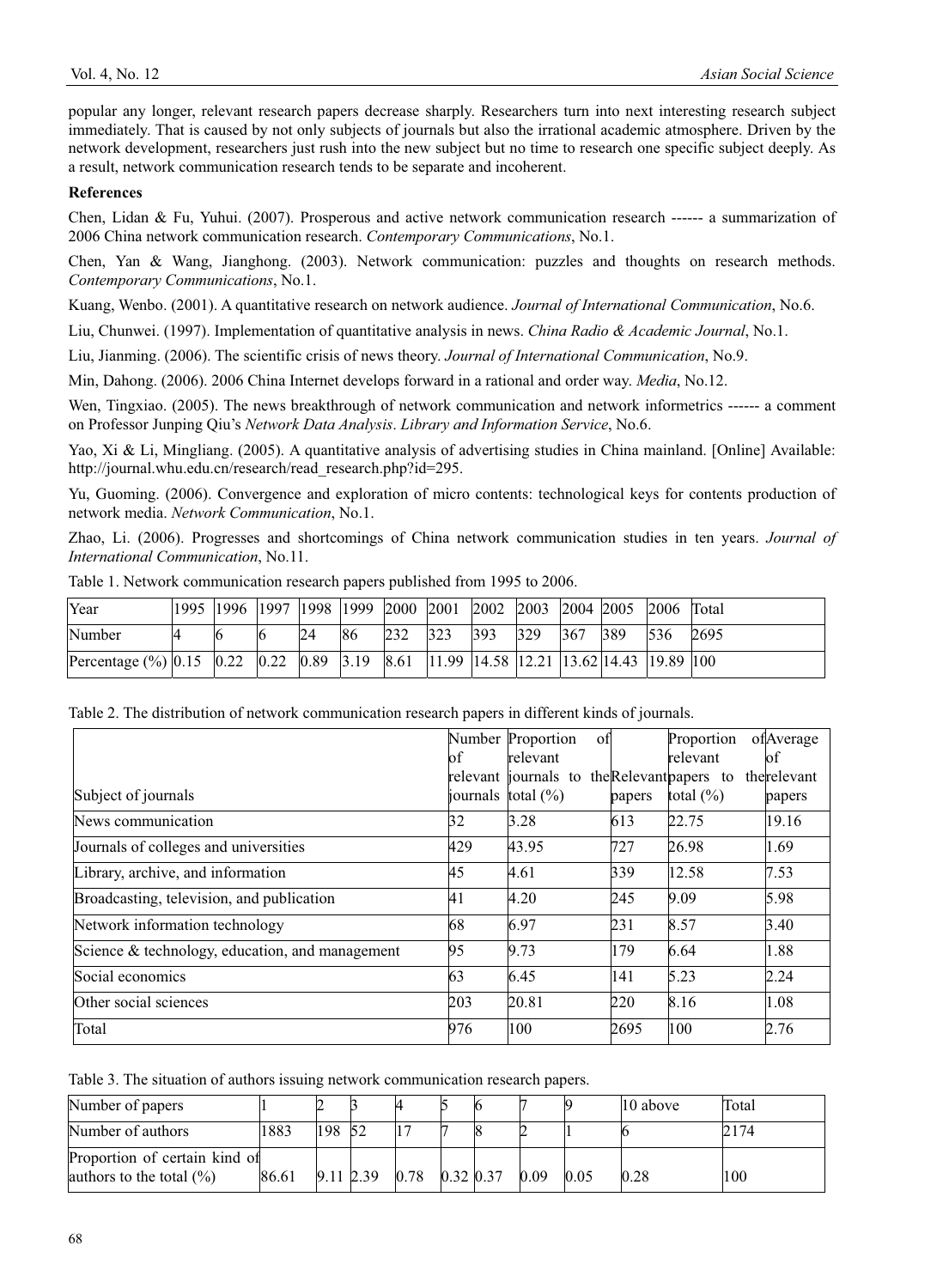Table 4. Subjects of network communication research papers.

| Subject                            | Number<br>of<br>papers | Proportion papers in one field to the total |
|------------------------------------|------------------------|---------------------------------------------|
| Network media                      | 638                    | 23.67%                                      |
| Network news workers               | 429                    | 15.92%                                      |
| Network ethics and regulations     | 561                    | 20.82%                                      |
| Network communication education    | 245                    | 9.09%                                       |
| Macro and micro effects            | 136                    | 5.14%                                       |
| Website construction and operation | 327                    | 12.13%                                      |
| Network audience                   | 116                    | 4.30%                                       |
| Network content analysis           | 67                     | 2.49%                                       |
| Others                             | 176                    | 6.53%                                       |
| Total                              | 2695                   | 100%                                        |



Figure 1. Papers of Network Communication Research being Published from 1995 to 2006



Figure 2.The Distribution of Network Communication Research Papers in Different kinds of Journals